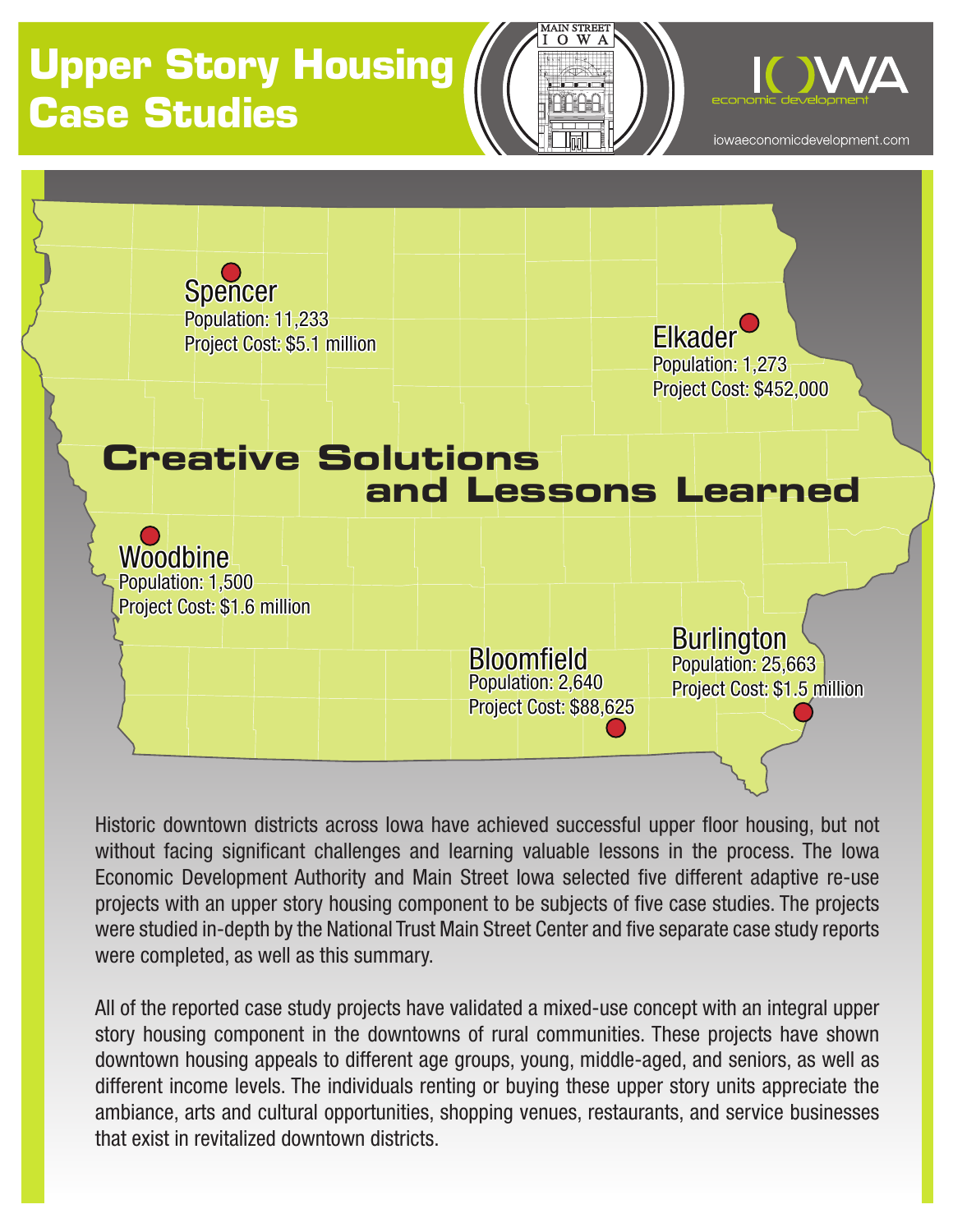## **Five Projects with Unique Challenges and Creative Solutions**

#### *Spencer*

Community Housing Initiatives (CHI), Iowa's largest nonprofit housing and development group, created 16 affordable housing units in the two upper stories of a vacant historic school building. A senior center was constructed on the building's first floor by a separate non-profit entity.



Challenge: A community organization, Friends of the Auditorium, and others, wanted to see the vacant middle school building and its auditorium saved and repurposed. It was too large of a project for the community organization to complete on its own. They needed to generate enough interest to support the rehabilitation and bring together partners for rehabilitation, ownership and maintenance.



**Solution:** The Friends of the Auditorium group spent over a year advocating for rehabilitation of the building and involving the community, which led them to Community Housing Initiatives (CHI). CHI had the capacity to take on the project, including 16 affordable apartments. CHI also had the creativity and expertise to split ownership and maintenance responsibilities of the different floors amidst several organizations.



*Spencer historic school building with 16 units of affordable housing Woodbine historic Odd Fellows building offering mixed-use*

#### *Woodbine*

Three natives of Woodbine - a husband and wife, who own a construction company, and their development partner adaptively redeveloped the historic Odd Fellows building. Six market-rate apartments upstairs and one efficiency apartment on the first floor were created, in addition to office space and a restaurant.



Challenge: Goals to preserve the historic interior staircase and achieve accessibility were difficult to attain without installing a costly elevator.

Solution: Construction of an efficiency apartment in the rear of the first floor.

Challenge: Adequate funding for a major mixed-use redevelopment project was hard to find in a rural community.

Solution: A detailed business plan was developed that included a schedule and creative financing package.



### *Bloomfield*

A downtown business owner no longer wanted to rent space for his music recording studio business. He purchased a dilapidated building, rehabbed the first floor into space for his music business and three leased offices. On the second floor, a rental apartment was created.



Challenge: The newly-purchased building was dilapidated and the owner had minimal funding, little construction experience, and no knowledge of the architecture and intricacies of historic buildings.



Solution: Handholding and technical assistance through the grant administrators at the regional Council of Governments and the local Main Street program were vital to the owner's success.



*Bloomfield housing and business project*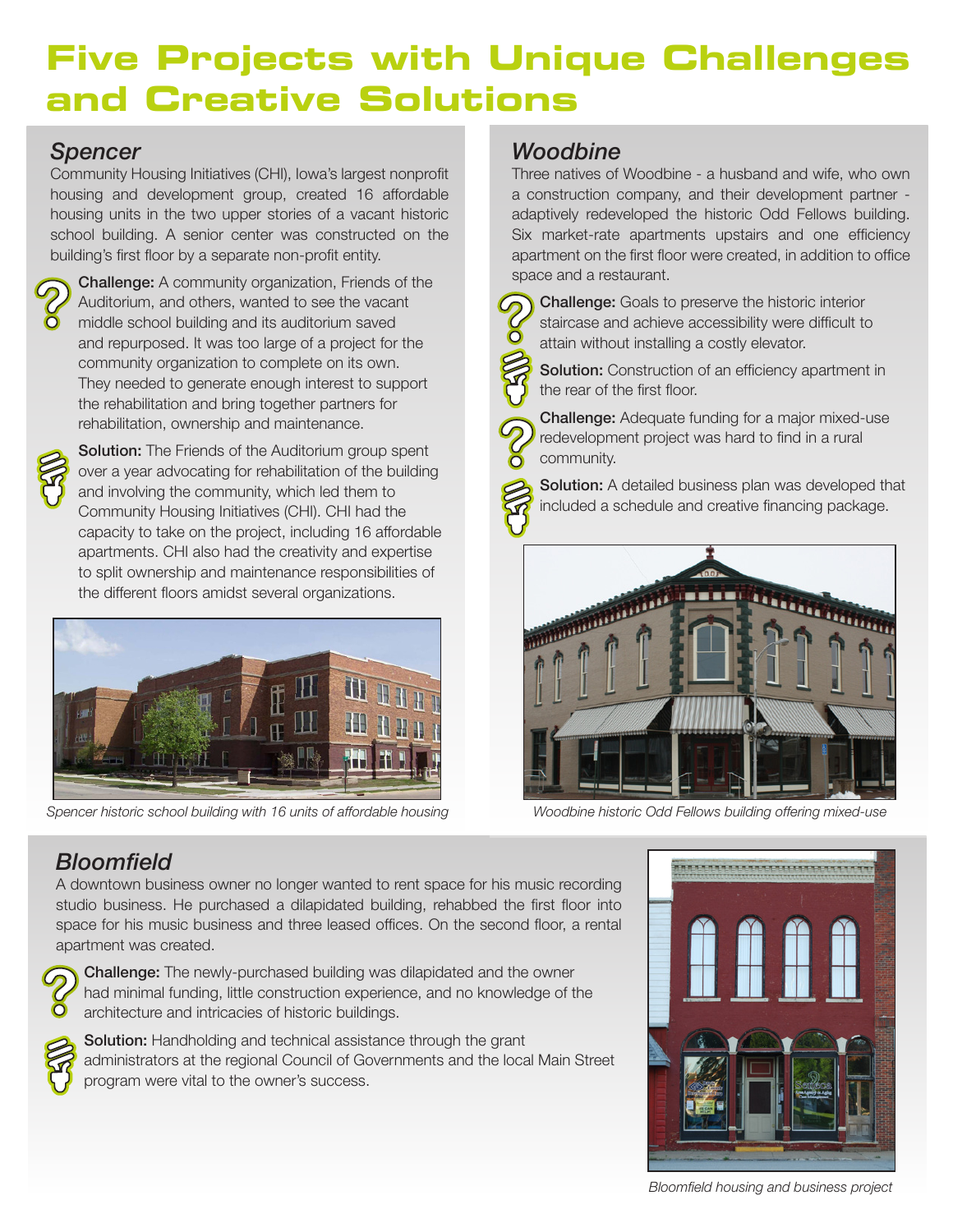

*Burlington condominium living spaces (above and below)*



#### *Burlington*

deterrent.

A local contractor and his family-owned construction company undertook an extensive 10 year process to rehabilitate Schramm's Corner, a vacant department store building. Five market rate apartments and four upscale condominiums were created, in addition to multiple commercial uses on the first floor and mezzanine.

Challenge: One of the first condo purchasers was unhappy with the proposed wired glass in the windows as a fire



Solution: Concrete balconies were designed for all condos to provide a shield for fires that might emanate from a floor below or an adjoining building, thus eliminating the need for wired glass. The solution was accepted by the fire code inspector and the balconies have become an iconic feature of the Schramm's Corner project.

Challenge: Local appraisers were coming in with low market value figures for the units. The units were an unknown concept for the area and sale comparables could not be found.

Solution: The developer approached an appraisal firm in a larger Iowa market and asked for an appraisal of the unit he was selling based on comparable upper story condominiums that had sold in the downtown of the larger city. The condo purchaser's bank in Burlington accepted the higher value from the outside appraiser and provided financing.

#### *Elkader*

A community group initiated the rehabilitation of a vacant downtown theater, creating an opportunity for new owners who then completed the project. The owners' upscale residence is now above the movie theater that they own and operate.



Challenge: Main Street Elkader and the community at large was concerned over the deteriorating movie theater building and wanted to see it rehabilitated.



**Solution:** Elkader Cinema Development Corporation (ECDC) was formed under the auspices of the Main Street program. ECDC purchased the property, applied for grants and loans, conducted fundraisers, provided oversight for the construction, hired contractors, and poured more than 1,000 hours of volunteer time into the project. The movie house became attractive for new owners to purchase and complete the rehabilitation.



*Elkader finished kitchen*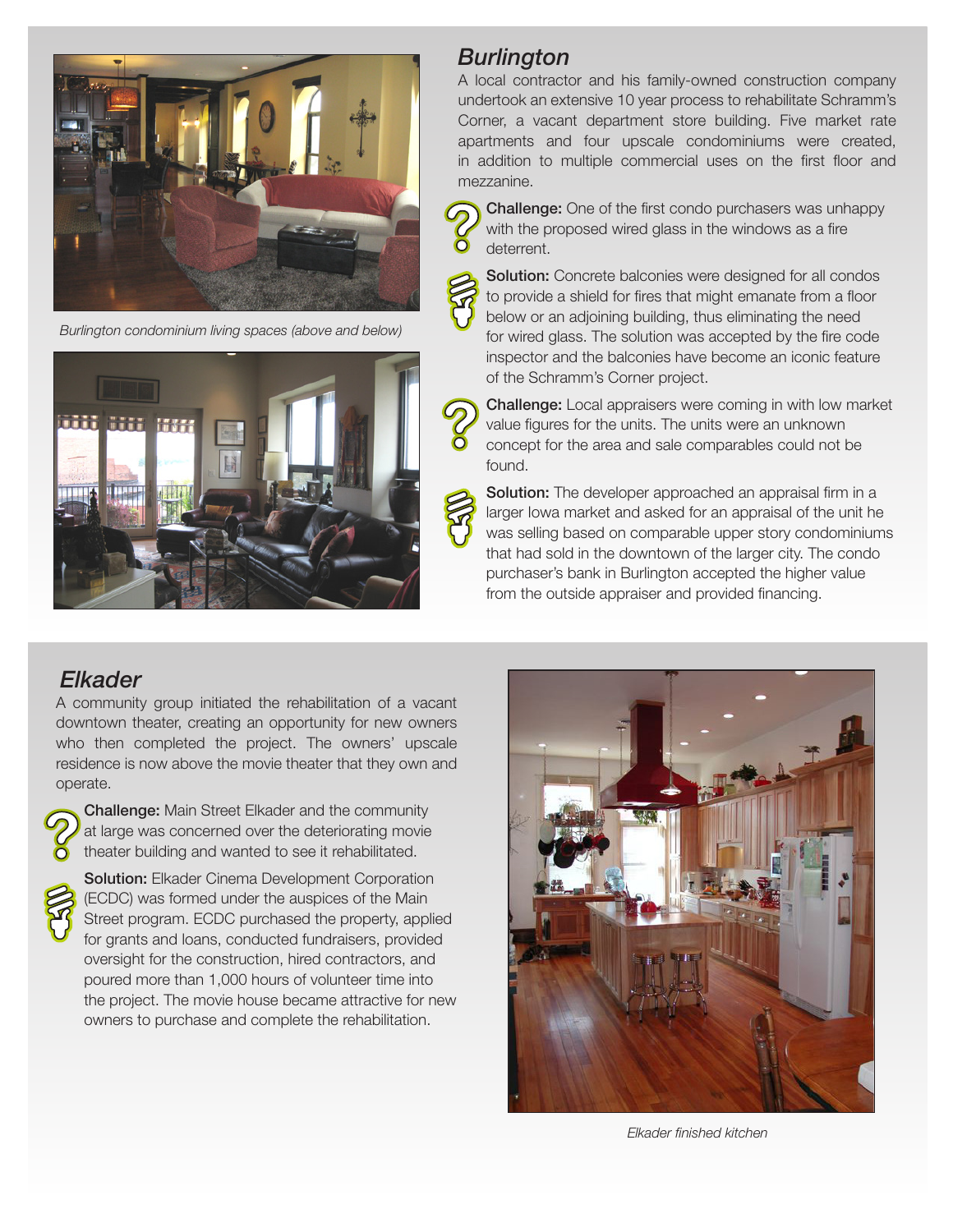## **Lessons Learned**

#### *Lesson One*

Strength and credibility of the local downtown revitalization program are essential ingredients for bringing redevelopment projects to successful conclusions.

**1 2** One common trait in all five projects is that they each had a strong, local downtown program behind them. Four of the five communities had long-established Main Street programs, and Woodbine's relatively new program has picked up significant momentum through their aggressive downtown revitalization program that is staggering to behold.

- **Effective communication:** 
	- Reversed any negative public perceptions about the project through informed responses
	- Disseminated consistent and positive information to the community
	- Made the process open to the public
	- Painted an accurate and positive picture of downtown living
- Leadership and guidance:
	- Nurtured the entrepreneurial spirits of the owners/developers
	- Provided handholding and access to needed incentives as the projects unfolded
	- Created a downtown environment where upper story housing rehab projects could take root and flourish
	- Was enhanced by the directors having involvement in other local community and economic development organizations

#### *Lesson Two*

Technical and financial assistance is indispensable for encouraging property owners to undertake upper story housing rehab projects.

Adaptive re-use projects with upper story housing are a complex undertaking, and each of the five projects utilized technical and financial assistance to overcome barriers and pursue innovative approaches. Technical assistance came through Main Street Iowa and the Iowa Green Streets Initiative through IEDA, as well as the professional consultants, such as architects, that were contracted for services.

- Funding programs made these projects possible, and it is highly unlikely that they would have been completed without them. Two of the largest case study projects in Woodbine and Spencer could not have been accomplished without availability of historic tax credits.
- A variety of incentives were utilized that ran the gamut - from local Main Street program façade grants and loans to state and federal historic tax credits. More than 15 local, state, and federal funding sources were utilized in the five projects.
- Due diligence was required on the part of the local downtown programs and building owners. Developing business plans, writing and presenting applications, and preparing all of the required documentation was no simple task.
- • Local financial institutions were a valuable source of information and financing. In situations where they were not able to provide funding for the project, they steered the owner/ developer to other possible lenders.

### *Lesson Three*

Patience and determination are essential traits when shepherding a project through rehabilitation.

**3** It can take years to develop a project concept, work out all of the funding and regulatory issues and get consensus from all those involved in the process before implementation even begins. Once into the project implementation stage, it's essential to remain nimble, since changes in plans are inevitable and will come along quite unexpectedly. Things move fast once the construction is underway. How the owner/developer reacts to surprises is what makes the difference.

- All of the owners and developers had to react quickly to accommodate surprises in rehabbing their buildings.
- An individual involved in one of the projects estimated he had attended 200 separate meetings during the planning process.
- In Spencer, no one had any idea the building retained its original skylights. Once they were uncovered, the project was redesigned to accommodate them. This was a change of plans that, when properly addressed, turned into a bonus feature.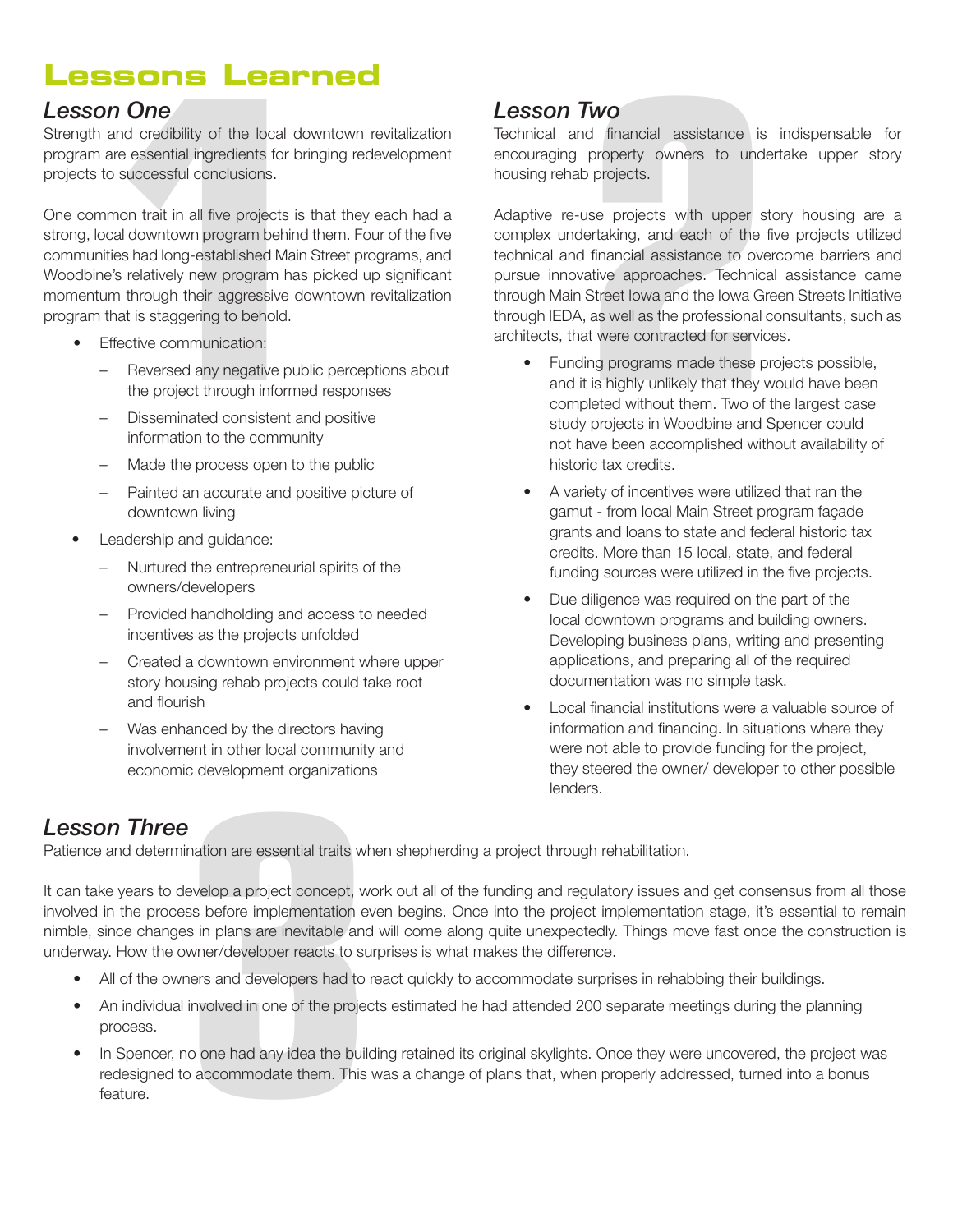#### *Lesson Four*

Designations for Historic and Cultural and Entertainment districts increase opportunities for downtown economic development.

- Establishing a National Register Historic District (NRHD) is one of the best ways to assure that the owners of historic properties within downtown districts have access to historic tax credits. That designation increases appreciation of the historic significance of buildings, attracts visitors, and educates local residents and downtown property owners on the economic benefits of historic tax credits for redeveloping commercial buildings.
- **Historic and Cultural and Ent**<br>
Historic and Cultural and Ent<br>
hing a National Register Histor<br>
es within downtown districts I<br>
significance of buildings, attractic benefits of historic tax crea<br>
and Entertainment Distric • Cultural and Entertainment District (CED) designations have supported downtown development in a manner that enhances quality of life for downtown residents. This designation recognizes arts and cultural related businesses in the district, attracts creative entrepreneurs, and provides additional marketing possibilities. A CED designation by the Iowa Department of Cultural Affairs increases the profile of downtown projects when applying for grants and expands eligibility for state historic tax credits. Currently, Elkader and Spencer have CED designations.

A network of partner organizations, institutions, and public entities form frameworks that support the rehab projects and provide necessary leadership.

The opportunities for successful redevelopment projects are greatly enhanced when support comes from many sources.

- Each of the five programs involved key staff members of various civic organizations.
	- Experienced, passionate and creative individuals were involved with the local downtown program, city government, or other civic organizations.
	- These people brought varied expertise, resources and connections.
	- The ability to raise funds and a critical eye for details were valuable skills.
	- Staff members managed and led volunteers, kept everyone focused on the task at hand and got along well with everyone.
- Participation and backing of city leadership was crucial for the success of all five projects. Partnership with the public sector was necessary for federal and state grants, since city officials had to be actively involved in seeking those funds.
	- In Woodbine's case, the property owners received Tax Increment Financing from the city to help underwrite the redevelopment.
	- In all five cases, city officials were brought into the collaborative planning process early on. When the projects succeeded, they set a pattern and precedent for the future undertakings.
- In all five cases studies, entities with regulatory powers, such as the State Historic Preservation Office or local code enforcement office, were brought to the table early in the process to get their input on the project. Beyond the tangible benefits of identifying problem areas early, it also helped to establish communication with people who would make difficult decisions about what to allow or disallow later.

#### *Lesson Six*

Having experienced developers with local community ties is an asset.

Past construction experience and the close personal connections with the local community gave developers an advantage in building credibility with lenders, supporters, and the general public.

- **ECOLUS CONFIVE**<br>
A retwork of partner organizations, institutions, and public  $\mu$  and asset.<br>
A retwork of partner organizations, institutions, and public  $\mu$  and asset.<br>
provide necessary leadership.<br>
The opportunities • The owners of the Odd Fellows Building in Woodbine and their development partner are natives of the community. The owners had experience in the region and had been involved in historic preservation projects. The development partner's background was in business management. When the opportunity arose to be part of this project, he came on board to assemble the sources of funding and to write many of the funding applications that enabled the project to come to fruition.
	- The developer of the Spencer Middle School project is Iowa's largest non-profit housing and development group, with numerous affordable housing developments under its belt and an esteemed reputation in the state. The developer's corporate offices have been based in Spencer for 14 years and for many of its employees, Spencer is their hometown. The Friends of the Auditorium group were confident if that if CHI took on this adaptive reuse project, it was going to succeed.
	- In Burlington, the owner/developer of Schramm's Corner is a Burlington native with years of construction experience and rehab work in the downtown district. When he initially committed to the project, he was not a newcomer to major construction projects. The developer's family-run construction company and his personal strong interest in downtown Burlington's revitalization process put him in the forefront as contractor of several rehab projects in the downtown district.